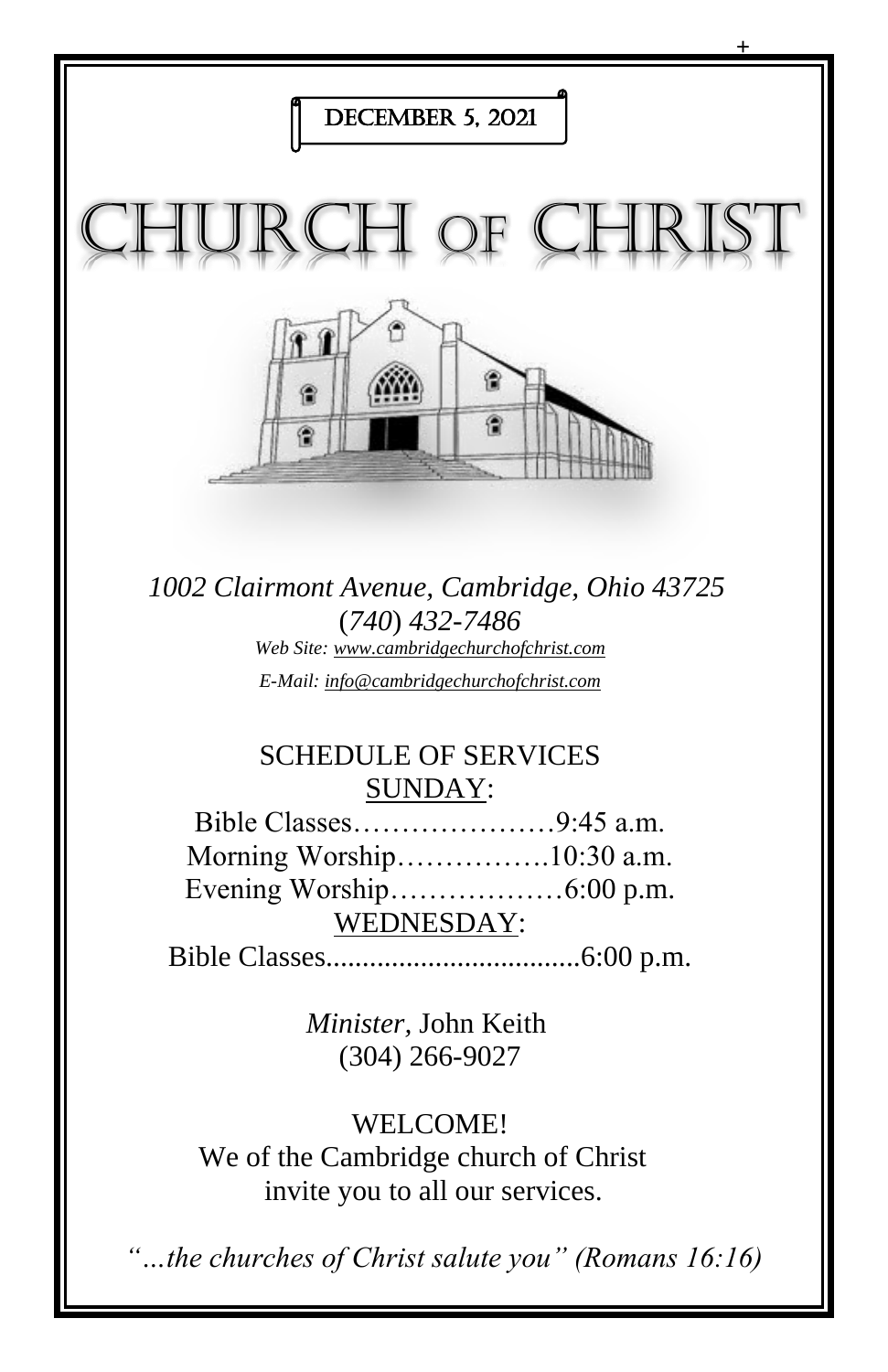#### **THE GENDER AGENDA Gen. 2:21-25**

#### **INTRODUCTION**:

- 1. "Gender":
	- A. "A sex; male *or* female" (Webster's 1828 emp. added).
	- B. The definition has changed, and "gender" is being supplanted by relative and elastic "gender identity".
	- C. "Gender identity": "a person's internal sense of being male, female, some combination of male and female, or neither male nor female" (merriamwebster.com).
	- D. Your biological makeup is irrelevant; you are what you *feel* like you are.
		- 1) Facebook provides more than 50 options beyond "male" and "female".— *The Chicago Tribune.*
		- 2) *Healthline.com* has listed **64 terms** which describe gender identity expression.
		- 3) They are inventing a multiplicity of genders which the Almighty never intended.
- 2. To understand the rationale behind such thinking, one must dive headlong into the wishy-washy world of relativism and postmodernism.
- 3. Their Agenda: to force right-thinking, God-fearing people to not only accept, but to assimilate to this ungodly subculture of humanity.
- 4. You and I place our eternal souls in grave danger when we call what is sinful "good"; when we call what is wrong, "right" (Isa. 5:20-21, 24).
- 5. Why is gender identity any of our business? Because this new gender agenda is an abuse of gender. . .
	- A. Rejects God as being the sovereign of the universe.
	- B. It is hostile to God's plan for His magnificent work of creation.

## **DISCUSSION**:

### **I. ABUSE OF GENDER.**

- A. Abuse Towards Society (cf. Gen. 19:9).
- B. An Abuse of Science: A special report titled "Sexuality and Gender: Findings from the Biological, Psychological, and Social Sciences," Lawrence S. Mayer and Paul R. McHugh revealed their startling findings. [https://thenewatlantis.com]
- C. The obvious conclusion: if the Bible is. . . of divine origin  $\ldots$  if there really is a God, and . . . the information given in the Bible can be counted on for its veracity . . . [and] it affirms explicitly that homosexuality is "against nature" and an "abomination" (Romans 1:26; Leviticus 18:22), then **we can know that such a behavior is not genetic"**.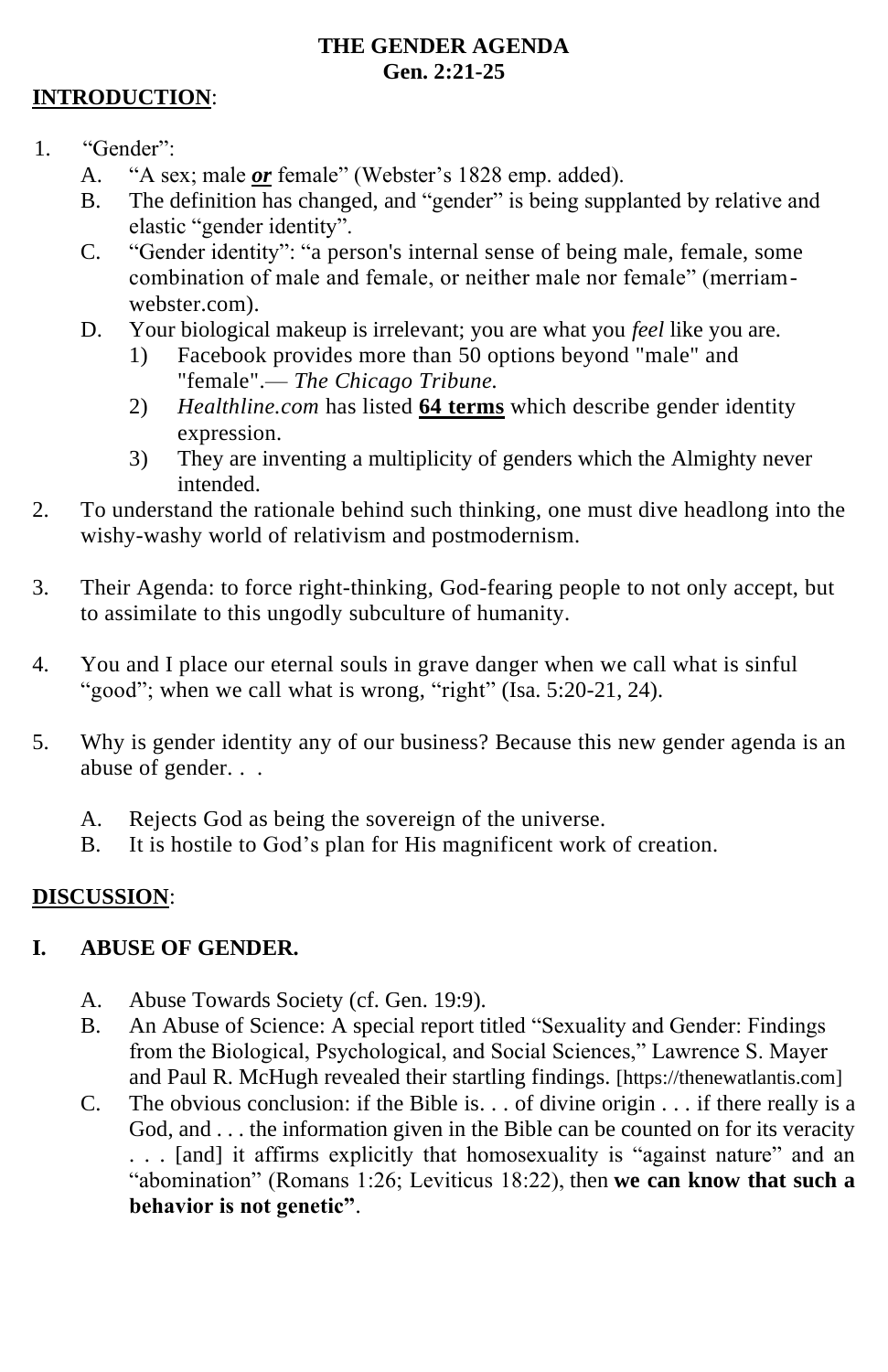### **II. ORIGIN AND DESIGN OF GENDER.**

- A. Gender—A Construct of Society (allegedly).
	- 1. "Gender is . . . 'socially constructed' in the sense that, unlike biological sex, gender is a product of society. (www.psychologytoday.com).
	- 2. Men and women were purposely designed to be different;
- B. Gender—A Divine Distinction (Gen. 1:26).
	- 1. God, as Sovereign of the universe, created human beings by His design and for His purpose.
	- 2. He could have created as many genders as He wanted, He created but two (Gen. 1:27).
	- 3. Paul recognizes a definite distinction: (1 Tim. 2:8ff).
- C. Gender—A Purposeful Distinction
	- 1. God had in mind varying roles for men and women; some are rather obvious (Gen. 2:24; 4:1).
	- 2. God recognizes a purposeful and definite distinction between men and women! One simply cannot say that gender is inconsequential or fluid; males and females are not absolutely interchangeable.
- D. Gender –A Logical Distinction (Gen. 1:27-28).
	- 1. "Male and female"- not 2 males, nor 2 females
	- 2. "Be fruitful…" So they could procreate—two beings with identical reproductive organs cannot perpetuate humankind—a biological impossibility.

## **CONCLUSION**:

- 1. Society, in an effort to supplant and violate God's established pattern of human, binary sexuality, have fabricated myriads of sub-genders to appease feelings of personal dissatisfaction with their God-given gender.
- 2. To further their agenda, they insist that you and I accept and celebrate their aberrant behavior, ignoring what God says, ignoring what natures teaches, and to delve into their relativistic and confusing subculture of sin.
- 3. God—not man—created gender! "Male and female created he them" (Gen. 1:27).
- 4. Since it is the case that God, "hath given unto us all things that *pertain* unto life and godliness" (2 Pet. 1:3), and since it is the case that God created only male and female, that that is the pattern of Divine distinction—male and female; that's it!
- 5. As Christians, we are to have compassion on these individuals who are so confused having been lured into such duplicity and sin.
- 6. They, as much as anybody, need to hear and obey the saving words of the Gospel—a challenging task, but not impossible!